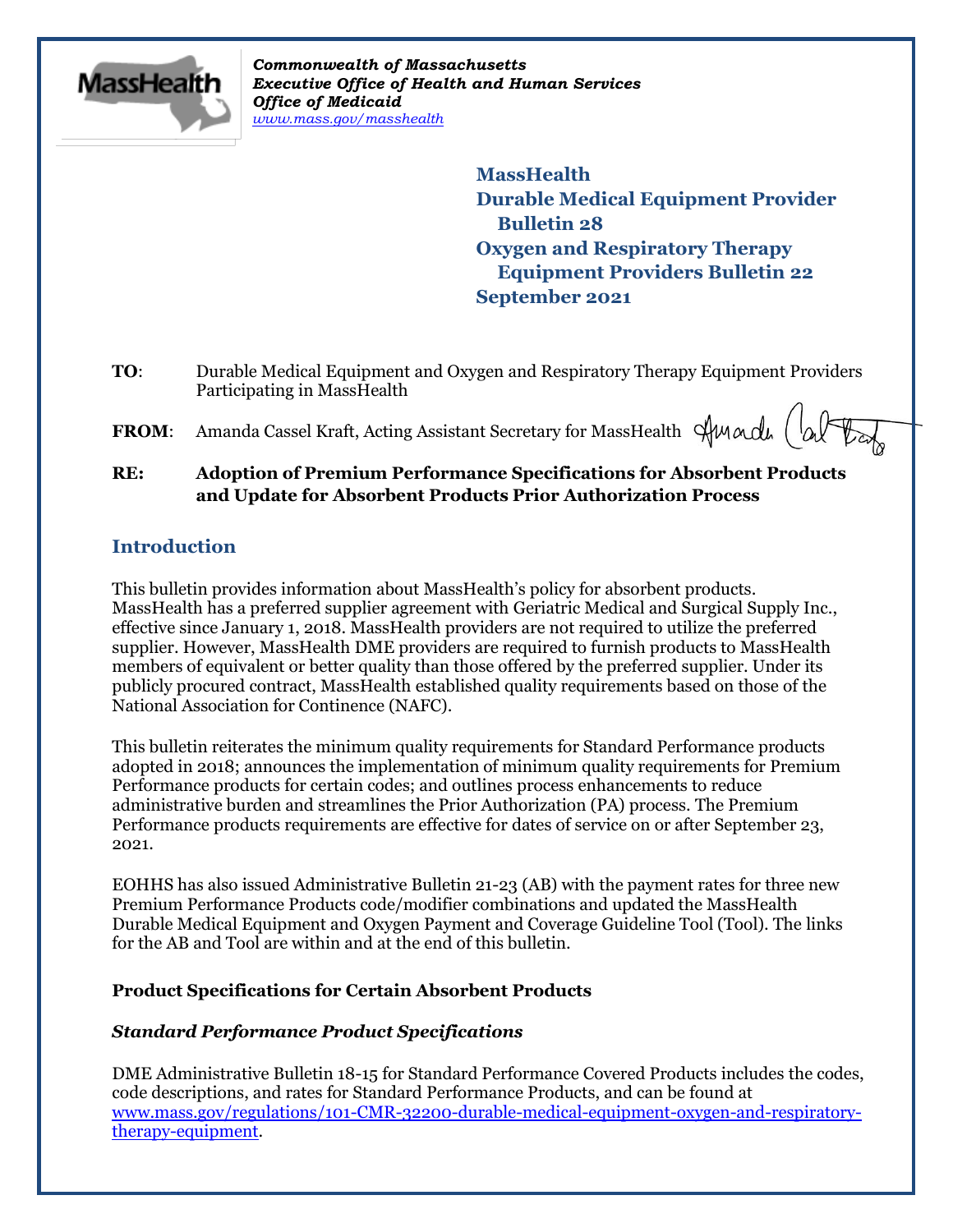**MassHealth Durable Medical Equipment Provider Bulletin 28 Oxygen and Respiratory Therapy Equipment Providers Bulletin 22 September 2021 Page 2 of 7**

Since 2018, MassHealth has required DME providers to ensure certain absorbent products (briefs/diapers) — those corresponding to HCPCS codes T4521, T4522, T4523, T4524, T4533, T4543, and T4543 UD — comply with standards adopted by the NAFC and meet the minimum product specifications for Standard Performance Products. Effective for dates of service on or after September 23, 2021, the minimum product specifications below for Standard Performance Products will continue to apply to three products corresponding to codes T4522, T4523, and T4524:

- a. No plastic (non-breathable) backed products
- b. Rewet rate of  $\leq$  2.0 g
- c. Rate of Acquisition (ROA) of <60 seconds
- d. Retention capacity of >250 g
- e. Presence of breathable zones with a minimum value of >100 cubic feet per minute (cfm)
- f. Presence of a closure system which allows for multiple fastening and unfastening occurrences

Providers who choose a supplier other than MassHealth's preferred supplier must be able to demonstrate that their products meet the required minimum Standard Performance requirements for the specified codes.

Effective for dates of service on or after September 23, 2021, products for existing codes T4521, T4533, T4543, and T4543-UD must meet the Premium Performance quality requirements described in the next section.

## *Premium Performance Product Specifications*

Effective for dates of service on or after September 23, 2021, for members for whom Standard Performance briefs/diapers have not met their medical needs, MassHealth is adopting Premium Performance standards for briefs/diapers. Premium Performance briefs/diapers are subject to prior authorization (PA), as discussed in the following section. Premium Performance products should be considered for members in circumstances including, but not limited to:

- members who have used a Standard Performance brief/diaper and reports frequent urine or fecal leakage; or
- members accessing the community frequently and who require a Premium Performance brief/diaper that allows for multiple wettings; or
- members at risk for or with a history of skin breakdown.

MassHealth DME providers must ensure that briefs/diapers for HCPCS codes T4521, T4522-U6, T4523-U6, T4524-U6, T4533, T4543, and T4543-UD comply with the quality standards and product specifications for Premium Performance products adopted and periodically updated by NAFC: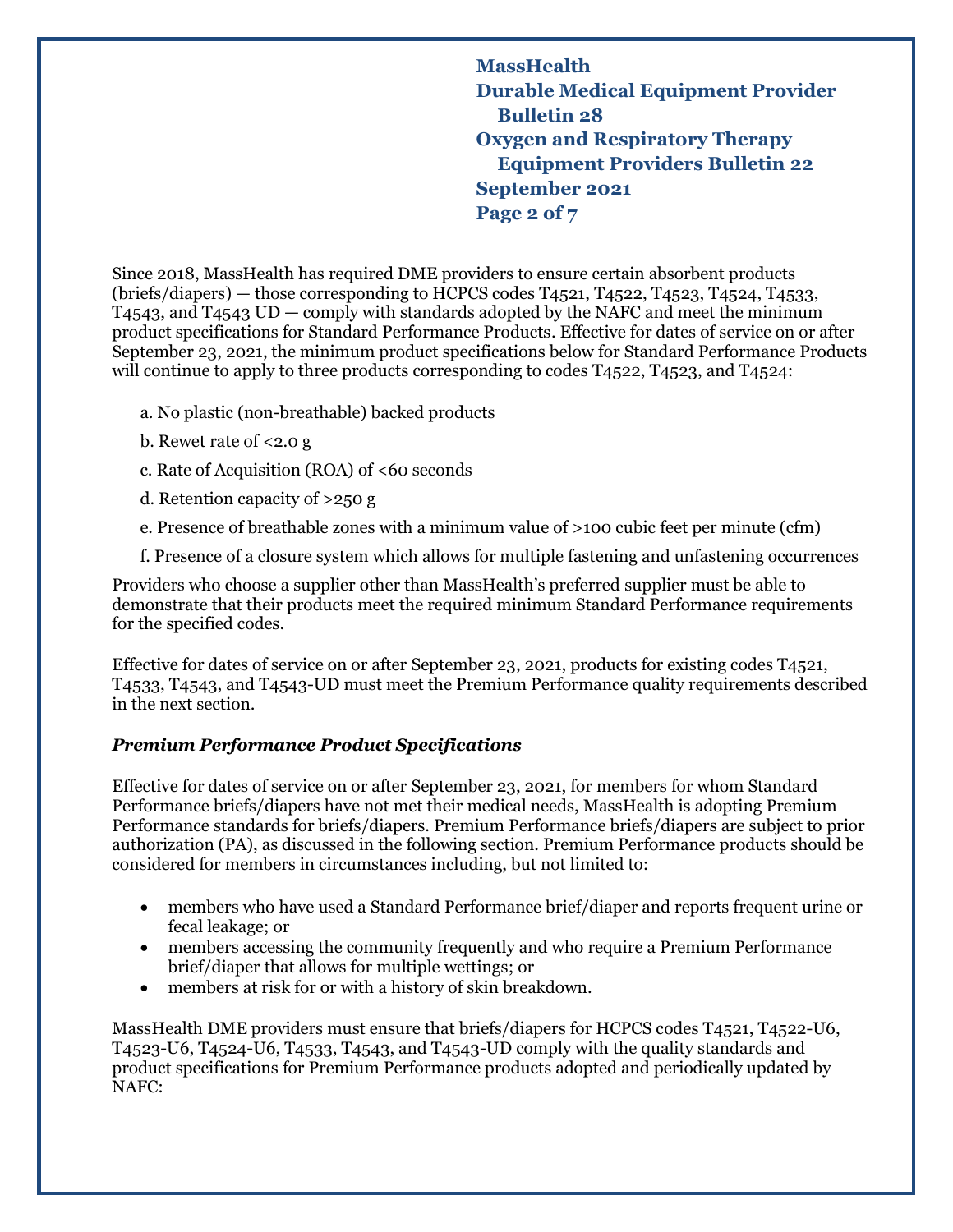**MassHealth Durable Medical Equipment Provider Bulletin 28 Oxygen and Respiratory Therapy Equipment Providers Bulletin 22 September 2021 Page 3 of 7**

a. No plastic (non-breathable backed products)

b. Rewet rate of  $< 1.0 g$ 

c. Rate of Acquisition (ROA) of <50 seconds

d. Retention Capacity of > 400 g

e. Presence of breathable zones with a minimum value of >100 cubic feet per minute (cfm)

f. Presence of a closure system which allows for multiple fastening and unfastening occurrences

The MassHealth Preferred Supplier already provides products that meet the minimum quality requirements for Premium Performance products for HCPCS codes T4521, T4533, T4543, and T4543-UD. Pricing for these codes will remain as listed in Administrative Bulletin 18-15.

Providers who choose a supplier other than MassHealth's preferred supplier must be able to demonstrate that their products corresponding to codes T4521, T4522-U6, T4523-U6, T4524-U6, T4533, T4543, and T4543-UD meet the required minimum Premium Performance requirements for the specified codes.

Table 1, below, summarizes these updates:

| <b>Products subject to</b>                                                                                                                          | Products subject to                                         | <b>Products subject to</b>      |
|-----------------------------------------------------------------------------------------------------------------------------------------------------|-------------------------------------------------------------|---------------------------------|
| <b>Standard Performance</b>                                                                                                                         | <b>Standard Performance</b>                                 | <b>Premium Performance</b>      |
| <b>Specifications prior to</b>                                                                                                                      | <b>Specifications effective</b>                             | <b>Specifications effective</b> |
| September 23, 2021                                                                                                                                  | September 23, 2021                                          | September 23, 2021              |
| T <sub>4521</sub><br>T <sub>4522</sub><br>T <sub>4523</sub><br>T <sub>4524</sub><br>T <sub>4533</sub><br>T <sub>4543</sub><br>T <sub>4543</sub> -UD | T <sub>4522</sub><br>T <sub>4523</sub><br>T <sub>4524</sub> |                                 |

## *Codes and Payment for Premium Performance Products*

As noted above, payment rates for codes T4521, T4533, T4543, and T4543-UD remain as set forth in Administrative Bulletin 18-15.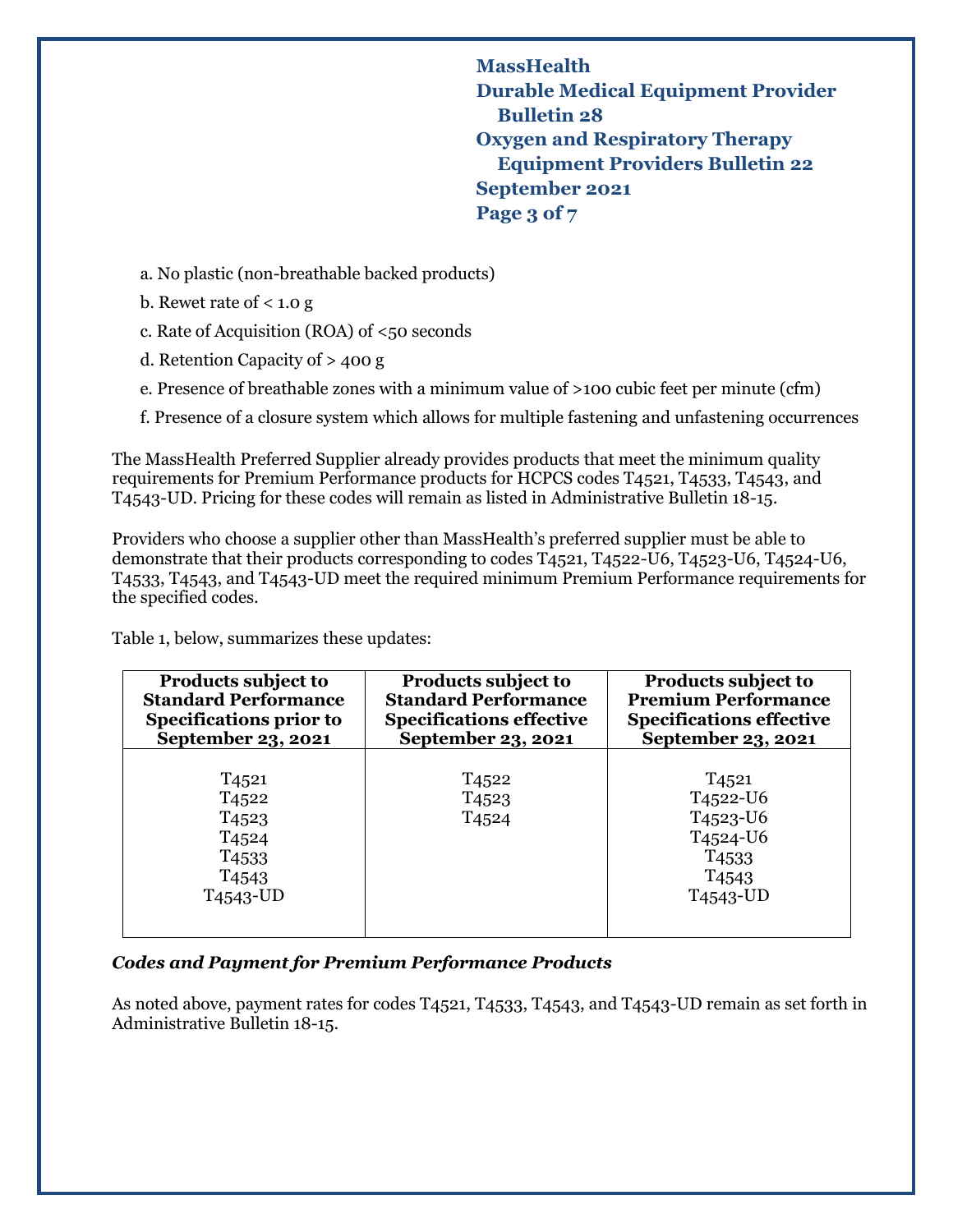# **MassHealth Durable Medical Equipment Provider Bulletin 28 Oxygen and Respiratory Therapy Equipment Providers Bulletin 22 September 2021 Page 4 of 7**

Effective for dates of service on or after September 23, 2021, the Premium Performance quality requirements apply to the following new code/modifier combinations:

| T <sub>4522</sub> - | Premium: Adult sized disposable incontinence product brief/diaper,        |  |
|---------------------|---------------------------------------------------------------------------|--|
| U <sub>6</sub>      | medium, each,                                                             |  |
| T <sub>4523</sub> - | Premium: Adult sized disposable incontinence product, brief/diaper, large |  |
| U <sub>6</sub>      | each                                                                      |  |
| T <sub>4524</sub> - | Premium: Adult sized disposable incontinence product, brief/diaper,       |  |
| U <sub>6</sub>      | extra-large, each.                                                        |  |

Payment rates for these three new code/modifier combinations are set forth in Administrative Bulletin 21-23 at [www.mass.gov/lists/2021-eohhs-administrative-bulletins.](http://www.mass.gov/lists/2021-eohhs-administrative-bulletins)

## **Prior Authorization (PA) Process**

All absorbent products require PA. PA requests for absorbent products must be accompanied by clinical documentation that supports the medical necessity for the absorbent product( $\overline{s}$ ) being requested and must be submitted to MassHealth in accordance with 130 CMR 409.418: *Prior Authorization*. As part of the PA request, the DME provider must obtain a written prescription and letter of medical necessity signed by the member's prescribing provider. The prescription and letter of medical necessity must meet the requirements at 130 CMR 409. 416: *Prescription and Letter of Medical Necessity Requirements*.

Providers are strongly encouraged to submit PA requests electronically, using the MassHealth Long Term Services and Supports (LTSS) Provider Portal at [www.masshealthltss.com.](https://www.masshealthltss.com/) MassHealth encourages providers to use the *[MassHealth Prescription and Medical Necessity Review Form for](https://www.mass.gov/files/documents/2017/11/07/mnr-absorbent.pdf)  [Absorbent Products](https://www.mass.gov/files/documents/2017/11/07/mnr-absorbent.pdf)* for paper PA requests. Any additional clinical documentation supporting medical necessity must be submitted with the PA request.

#### *Process Change: Initial PA Requests for Quantities Higher than Otherwise Applicable Limit*

MassHealth currently issues two PAs: one for units up to the applicable limit, and a second for the number of units above the otherwise applicable limit. To reduce administrative burden and cost, effective for new absorbent product PA requests submitted on or after September 23, 2021, MassHealth will no longer issue two PAs. On or after September 23, 2021, providers may file one initial PA request and supporting documentation for the entire number of units being requested, including any units in excess of the otherwise applicable limit set forth on the online MassHealth Durable Medical Equipment and Oxygen Payment and Coverage Guideline Tool (Tool), which can be found at [www.mass.gov/info-details/masshealth-payment-and-coverage-guideline](http://www.mass.gov/info-details/masshealth-payment-and-coverage-guideline-tools#masshealth-durable-medical-equipment-and-oxygen-payment-and-coverage-guideline-tool-)[tools#masshealth-durable-medical-equipment-and-oxygen-payment-and-coverage-guideline-tool-.](http://www.mass.gov/info-details/masshealth-payment-and-coverage-guideline-tools#masshealth-durable-medical-equipment-and-oxygen-payment-and-coverage-guideline-tool-) MassHealth will issue only one PA for the entire number of units approved.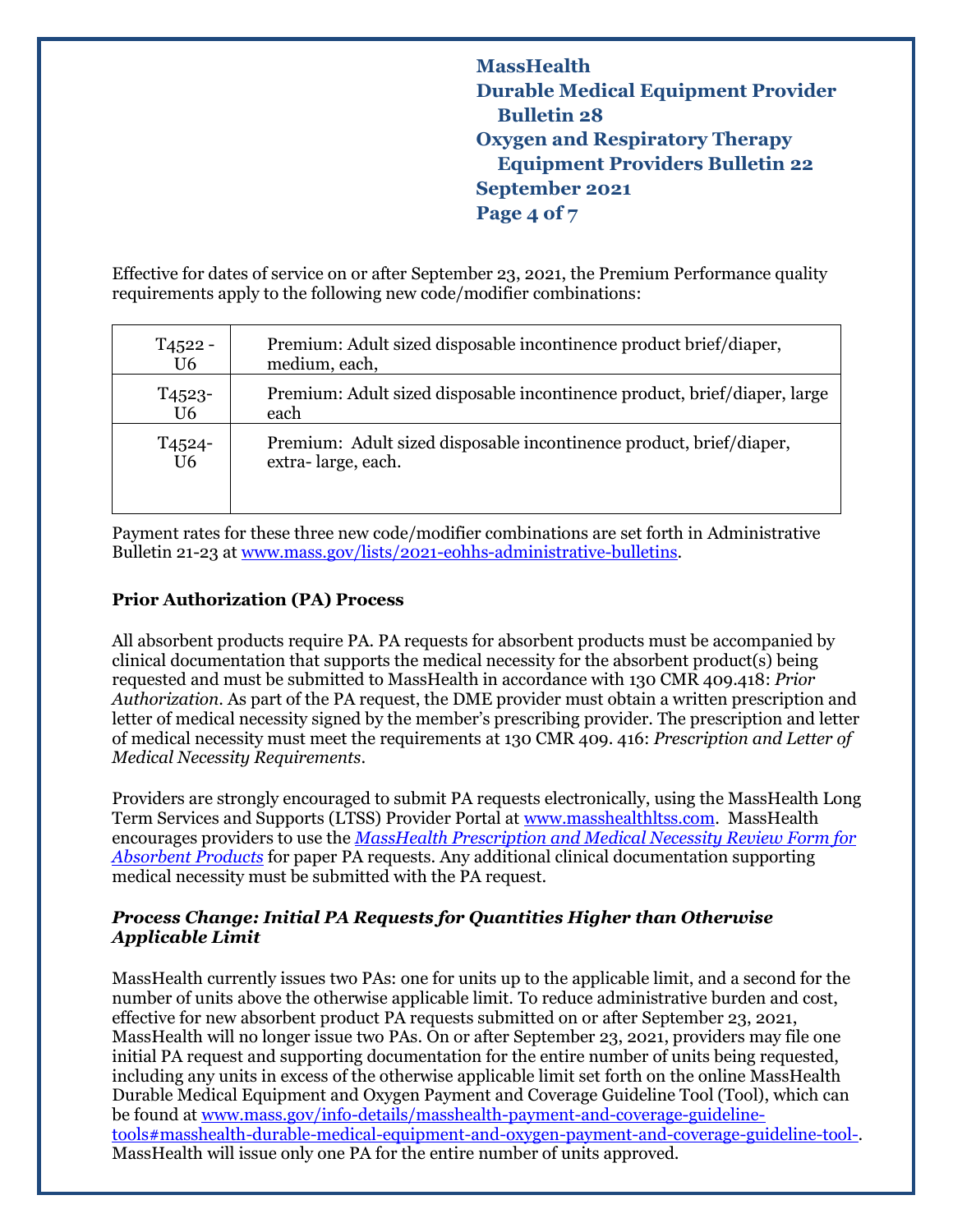**MassHealth Durable Medical Equipment Provider Bulletin 28 Oxygen and Respiratory Therapy Equipment Providers Bulletin 22 September 2021 Page 5 of 7**

## *Requesting an Increase in Units for Approved Product or Change of Product during an Existing PA Period*

The provider must submit a new PA request with updated documents that support the medical necessity of an increase in units for approved products or change of product during the time period covered by an existing PA.

MassHealth reviews requests for PA, including requests for an increase in products or a change in products, based on medical necessity. The member's PA requests will be adjusted accordingly to ensure that the same HCPCS code is not active on multiple PAs.

#### *Process Change: Requesting a Size Change during an Existing PA Period*

To decrease administrative burden, MassHealth is streamlining the process for requesting approval of a change in size for a previously approved absorbent product. Effective for dates of service on or after September 23, 2021, providers must submit a new PA request for the requested size change. Where medical necessity has been established for absorbents on the existing PA, additional documents will not be required for a change in size within the same product category.

To request a change in size, providers should file a new PA request and provide the following information in the external text message or Provider comment section of the PA.

- A statement that the member requires a change in size;
- The active PA number;
- The size being requested; and
- The corresponding HCPCS code.

The existing PA will be modified to reflect any approved change in size. Notices to the DME provider and MassHealth member will reflect the MassHealth decision regarding the size change.

#### *Requesting PA Extensions for up to 90 Days*

To avoid disruption of services for members, effective for dates of service on or after September 23, 2021, providers may request an extension of a PA for up to 90 days, to ensure continued service for a member. Extension requests may be used if providers have not been able to obtain the documentation needed for a new PA from a member's medical provider.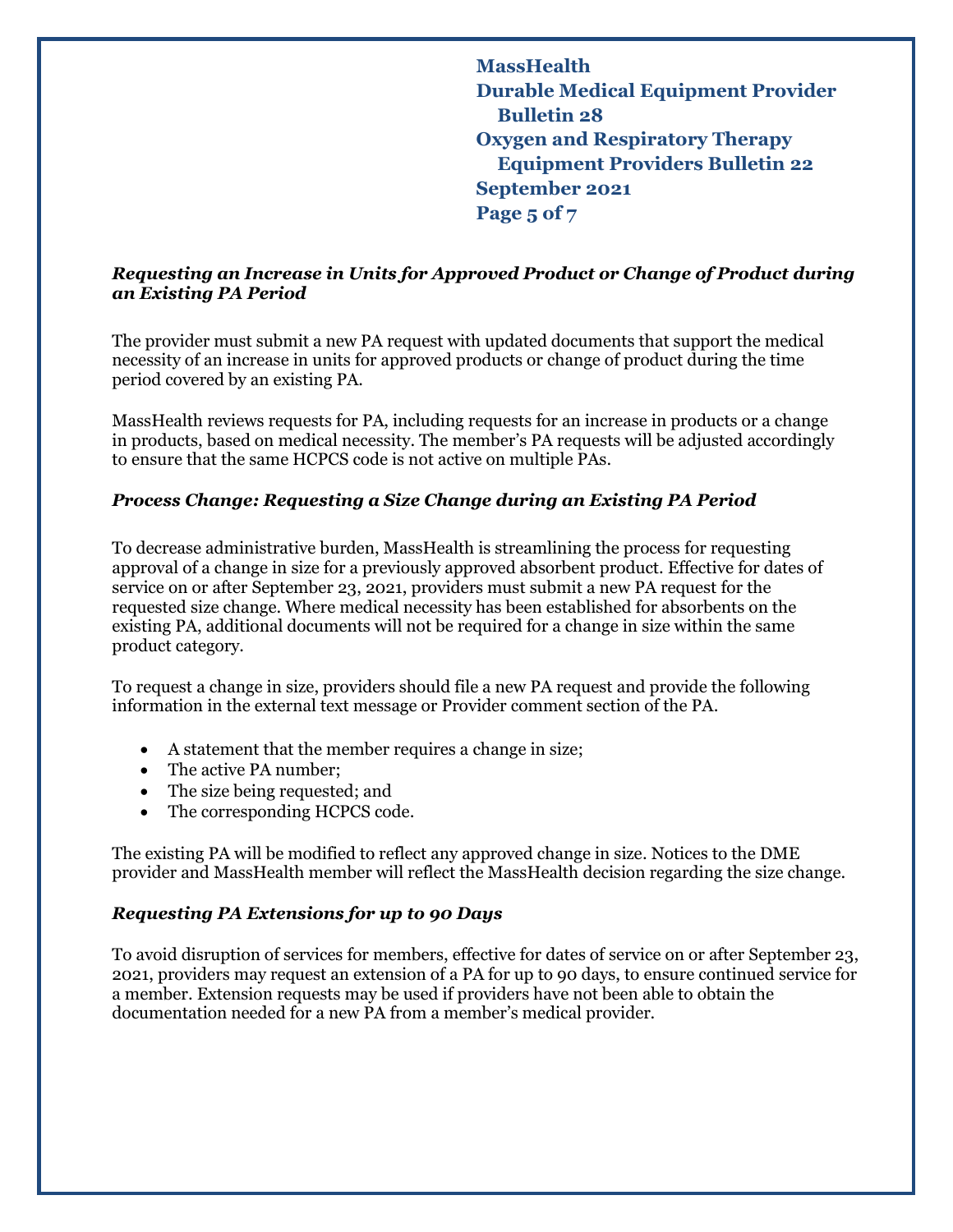**MassHealth Durable Medical Equipment Provider Bulletin 28 Oxygen and Respiratory Therapy Equipment Providers Bulletin 22 September 2021 Page 6 of 7**

To request a PA extension, providers should file a new PA request and provide the following information in the external text message or Provider comment section of the PA.

- Reason for the extension:
- Length of extension being requested; and
- PA number requiring extension.

Providers are expected to make diligent efforts to obtain the appropriate documentation in a timely manner and to maintain records for outreach to members and their prescribers. All documentation, recordkeeping, and other applicable provisions of 130 CMR 450.000 and 130 CMR 409.000 apply.

#### *Prior Authorization Submission Process*

Providers must submit all information related to a PA request through the Long-Term Services and Supports Management System (LTMS). If submitting a non-electronic request, the provider should complete and mail the PA-1 form, and any supporting documentation, to the address on the back of the PA-1 form. Providers may contact the MassHealth LTSS Provider Service Center at (844) 368- 5184 with any questions about LTMS access. Providers can access the MassHealth LTSS Provider Portal at [www.masshealthltss.com.](https://www.masshealthltss.com/s/?language=en_US) The PA-1 form can be found at [www.mass.gov/doc/prior](http://www.mass.gov/doc/prior-authorization-request-pa-1)[authorization-request-pa-1.](http://www.mass.gov/doc/prior-authorization-request-pa-1)

#### *PA Requests for Community Case Management (CCM) Members*

When submitting PA requests for Community Case Management (CCM) members, all information related to the request should be submitted using the Provider Online Service Center (POSC). If submitting a non-electronic request, the provider should complete and mail the PA-1 form, and any supporting documentation, to the address on the back of the PA-1 form. Providers may contact the MassHealth Customer Service Center at (800) 841-2900 with any questions about POSC access.

## **Helpful Links**

The MassHealth Durable Medical Equipment and Oxygen Payment and Coverage Guideline Tool can be found at [www.mass.gov/info-details/masshealth-payment-and-coverage-guideline](http://www.mass.gov/info-details/masshealth-payment-and-coverage-guideline-tools#masshealth-durable-medical-equipment-and-oxygen-payment-and-coverage-guideline-tool-)[tools#masshealth-durable-medical-equipment-and-oxygen-payment-and-coverage-guideline-tool-](http://www.mass.gov/info-details/masshealth-payment-and-coverage-guideline-tools#masshealth-durable-medical-equipment-and-oxygen-payment-and-coverage-guideline-tool-)

DME Administrative Bulletin 18-15 can be found a[t https://www.mass.gov/lists/2018-eohhs](https://www.mass.gov/lists/2018-eohhs-administrative-bulletins)[administrative-bulletins.](https://www.mass.gov/lists/2018-eohhs-administrative-bulletins) DME Administrative Bulletin 21-23 can be found at [https://www.mass.gov/lists/2021-eohhs-administrative-bulletins.](https://www.mass.gov/lists/2021-eohhs-administrative-bulletins)

101 CMR 322.00: Durable Medical Equipment, Oxygen and Respiratory Therapy Equipment can be found at [www.mass.gov/regulations/101-CMR-32200-durable-medical-equipment-oxygen-and](http://www.mass.gov/regulations/101-CMR-32200-durable-medical-equipment-oxygen-and-respiratory-therapy-equipment)[respiratory-therapy-equipment.](http://www.mass.gov/regulations/101-CMR-32200-durable-medical-equipment-oxygen-and-respiratory-therapy-equipment)